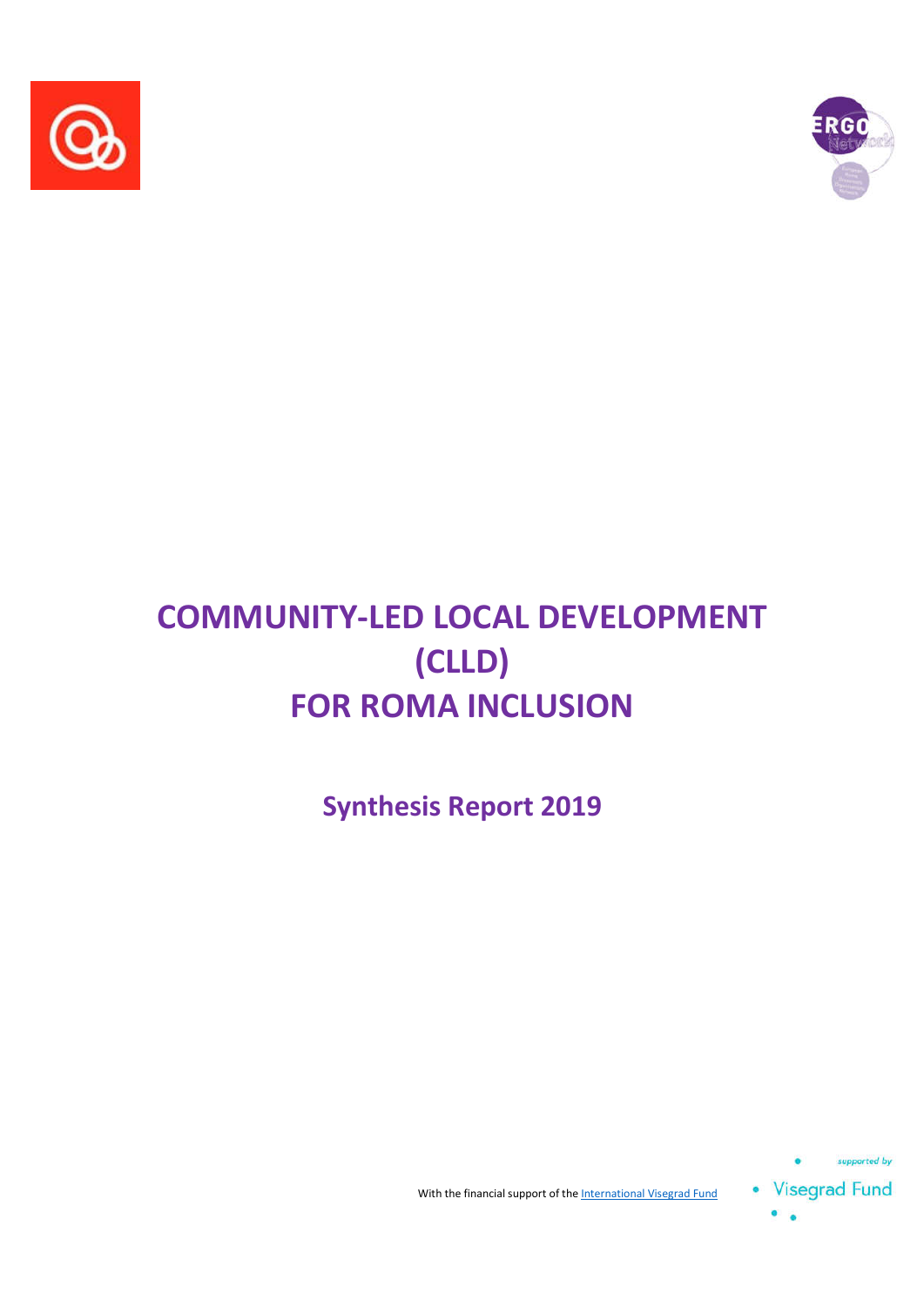#### **Partners**

Bulgaria: *Integro Association* Czech Republic: *Slovo 21* Hungary: *Autonómia Foundation* Romania: *Nevo Parudimos Slovakia: Roma Advocacy and Research Centre*



#### **Contents**

| b) Involvement of Roma communities and their civil society organisations in CLLD structures |  |
|---------------------------------------------------------------------------------------------|--|
|                                                                                             |  |
|                                                                                             |  |

۰  $\bullet$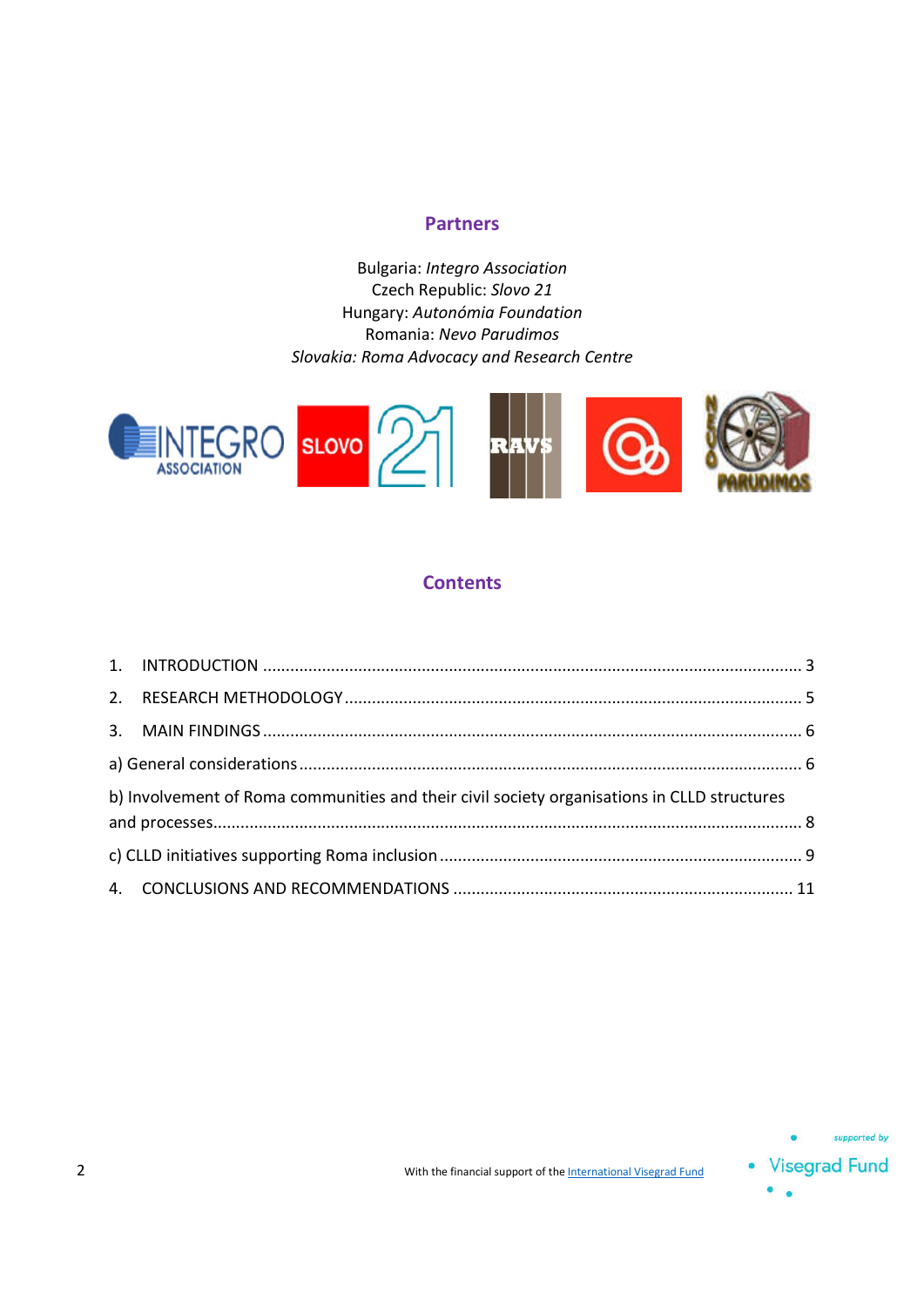## **1. INTRODUCTION**

Community-Led Local Development (CLLD) is an initiative for involving citizens at local level in developing responses to today's social, environmental and economic challenges, and a promising tool for investing in Roma inclusion. The European Commission expects CLLD to facilitate implementing integrated approaches among the European Structural and Investment Funds (ESI Funds) to achieve the 11 thematic objectives set out in the Common Provision Regulation (CPR) at local level. It aims to give ownership to beneficiaries, with a special focus on marginalized communities, through capacity building, empowerment, full transparency, and sharing of the decision-making power. The Commission encourages the use of CLLD to allow local communities to take ownership of the targets of the Europe 2020 Strategy.

#### *Main elements of CLLD and relevance for Roma Inclusion*

 **Bottom-up approach:** *Local people should take the lead to design and implement an integrated development strategy. CLLD has a clear eye for the need for capacity building, coaching and networking in order to empower actors. This bottom-up approach can set the right conditions for local actors to become active partners and drivers of their development.* 

 **Balance of power:** *CLLD insists on cooperation between different stakeholders that form a local partnership (a 'Local Action Group' or LAG). LAGs always include public authorities (local municipalities and relevant government agencies), the private sector (local businesses and employers) and civil society (NGOs, community associations or representatives). To ensure that there is balance of power between these actors, municipalities cannot hold more than 49% of the power and the decisions made by the LAGs should be made public.* 

 **Long-term investment, flexibility and capacity-building:** *LAGs will be supported to implement local development strategies for generally 7 years, and there will be investment in the capacity of the actors. This long-term funding is unique, as it goes beyond the regular EU funding of predefined short-term projects. CLLD funding will also be more flexible and will follow strategies tailored according to the needs and specificities of regions.*

 **Innovation:** *CLLD promotes innovation. It allows LAGs to take enough time to develop their strategies, to come up with new ideas and learn from others.* 

 **Territorial and thematic:** *CLLD has a "territorial approach": the strategy targets a certain area that has common issues or problems. This can be deprived parts of large cities or addressing the needs of a rural area. Funding can be used to invest in hard (buildings, roads) and soft (training, raising awareness) measures. The area should have at least 10.000 and maximum 150.000 inhabitants, but not all are necessarily beneficiaries.*

Unemployment, poverty and social exclusion, the most important topics from the perspective of the Roma, are among the challenges that the EU has identified for CLLD. However, it is the task of national Government to decide which themes they want to support financially through CLLD. Approved CLLD strategies can mean that significant EU funds are available for several years to support those activities and investments that matter most for Roma.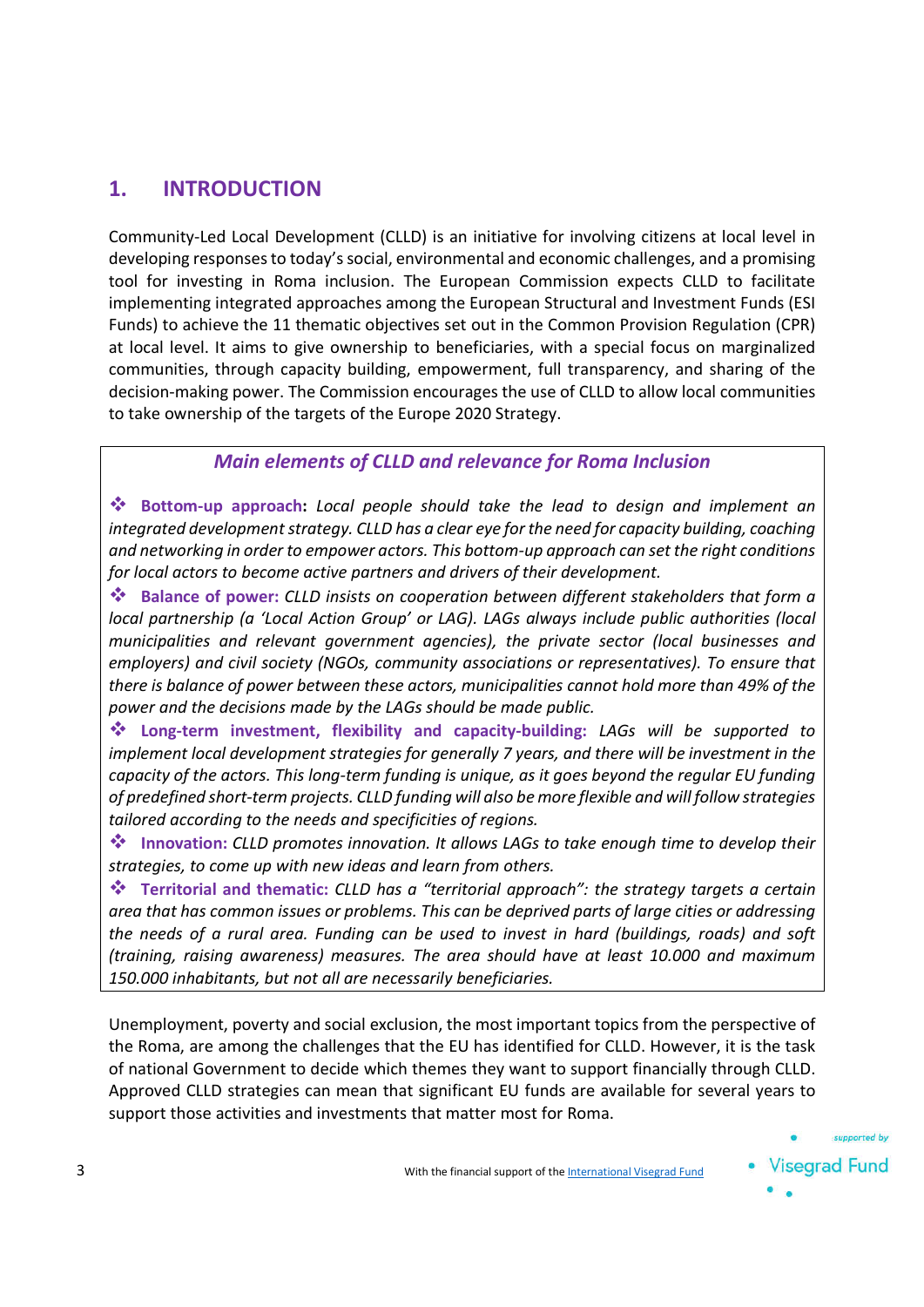In this context, ERGO Network wants to invest and support (pro-) Roma NGOs, community-based organisations, and Roma activists to become involved in CLLD initiatives, so that as many as possible CLLD strategies will tackle Roma exclusion. Already in 2014, ERGO Network started to promote the CLLD principles as a powerful means to promote Roma inclusion in Europe. We consider the bottom-up approach promoted by CLLD to be one of the most effective, open and transparent processes of civic involvement and participation put in place by the European Commission.

The way the national governments are designing CLLD will differ from country to country. The Partnership Agreement concluded between national Governments and the European Commission define the priority themes of EU financial support for the 2014 - 2020. Then ministries design Operational Programmes, which contain the concrete action foreseen. These are managed by the "Managing Authorities", which can be, depending on the country, a department of a Ministry (e.g.: Social Affairs, or Regional Development) or a separate agency (e.g.: a Regional Development Agency).

Any municipality or organisation can create an informal *Local Action Group* (LAG) to produce an expression of interest to respond to a Government call under CLLD. If approves, funding will be provided to elaborate a full local development strategy, as well as formalise the structure and rules for the LAG. Active involvement of all actors is an important criterion for getting the full strategy approved by the Management Authority, who will select several strategies to be supported. These receive support for the duration of the programming period (which lasts for 7 years), with an amount of between 1 and 4 million euro, depending on the country. The LAG will be responsible for implementing the strategy, overseen by a steering committee composed of different actors in the territory (municipality, business and civil society). Community participation and animation/mobilization (community outreach activities) should be a mandatory component of the entire process.

Any active Roma NGO can take the initiative to start a Local Action Group or be represented in one. The LAG will also organise community councils or ad-hoc groups or meetings, or hire community facilitators, animators or coordinators. Roma activists can play a crucial role, as they provide the vital link between the CLLD Partnership and the community. Contributing as a volunteer is also an important possibility. The Local Development Strategy implemented through projects by third parties, such as local NGOs, CSOs and even ad-hoc groups. Roma organisations and activists should also take an active part in monitoring local strategies, in order to identify errors, make suggestions of improvement, and give feedback to the project coordinators, as well as hold decision-makers to account.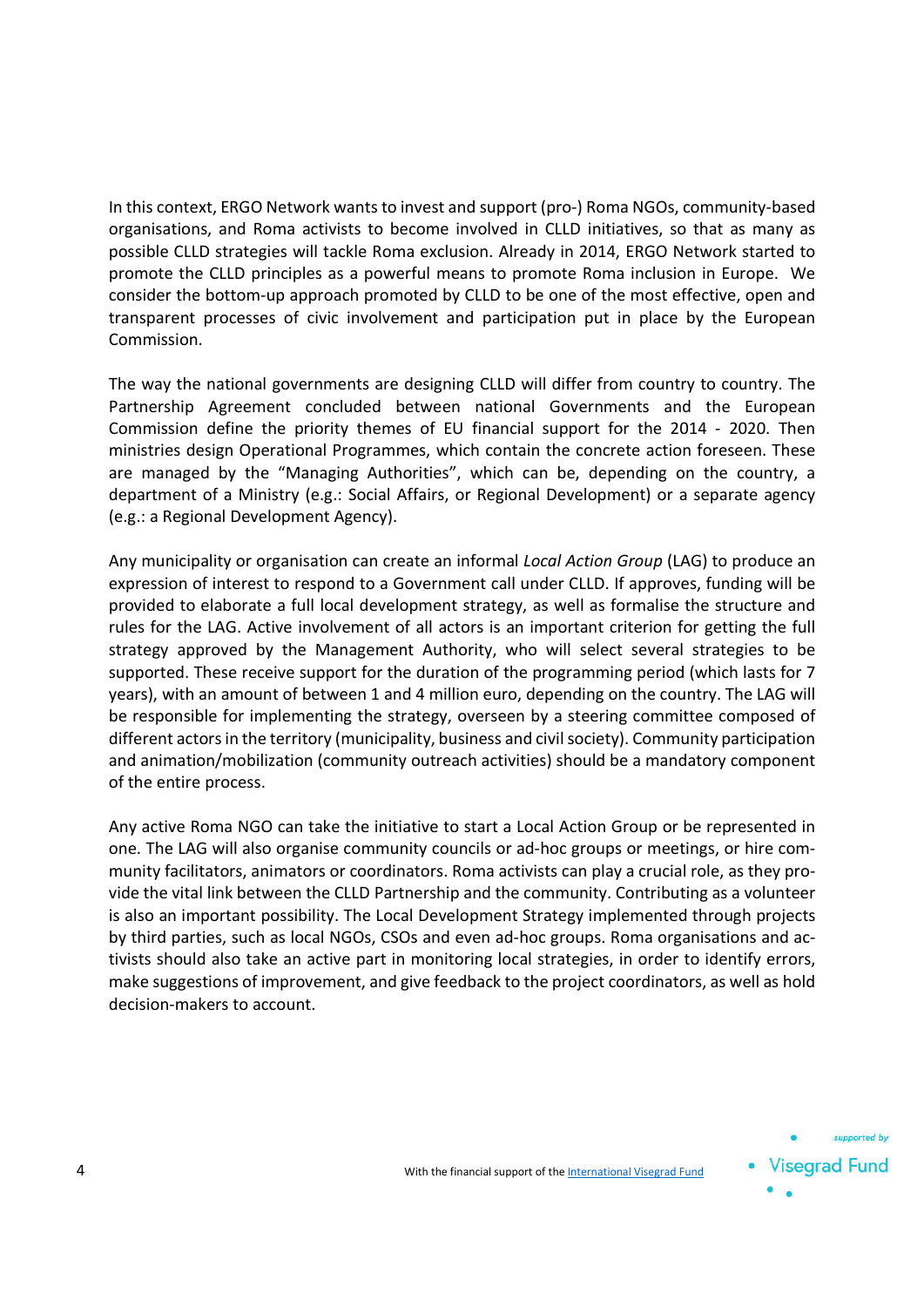# **2. RESEARCH METHODOLOGY**

ERGO members conducted research in four key countries (Bulgaria, the Czech Republic, Hungary, and Romania), aimed at assessing the extent to which Roma inclusion was mainstreamed throughout the CLLD processes, in what concerns both the content of the activities, as well as stakeholder involvement. The research was funded through the International Visegrad Fund.

This research was aimed at ensuring increased awareness of the CLLD process, leading to more Roma NGOs taking part in CLLD. Another aim was that CLLD, as a good practice tool, would be continued after 2020, with 10% of EU funds being distributed according to CLLD principles.

The objectives of the exercise were:

- To provide evidence on the inclusion of Roma in all stages of the CLLD
- To assess the quality of Roma inclusion in development strategies and funded projects
- To empower local action groups through increased knowledge of the CLLD and strengthen accountability mechanisms at local level
- To empower Roma to take part in the CLLD processes
- To provide recommendations on improvements in the CLLD process to foster Roma inclusion for the next programming period.

The partners involved were:

- Integro Association, Bulgaria
- Slovo 21, Czech Republic
- Autonomia Foundation, Hungary
- Nevo Parudimos, Romania

ERGO members conducted research in the following LAG areas in their countries:

- Bulgaria: Byala Slatina, Hisarya, Kotel-Sungurlare-Varbitsa, Isperih
- Czech Republic: Opava
- Hungary: Hatvan, Bátonyterenye, Csongrád, Ózd, Szentes
- Romania: Corvinia West, Reșița, Timișoara (2 urban LAG's).

ERGO members in Romania and the Czech Republic produced a detailed quality audit analysis of the CLLD activities in their countries, following the tried and tested ERGO methodology above. Our members in Bulgaria and Hungary further complemented the analysis with narrative reports from the CLLD implementation.

This synthesis report was drafted in September 2019 by *Amana Ferro*, Senior Policy Adviser with the ERGO Network office in Brussels, and *Daniel Grebeldinger*, Project Manager with Nevo Parudimos in Romania and CLLD expert, based on the source material provided by ERGO national members, as above, as well as on ERGO Network's previous work on the subject.

supported by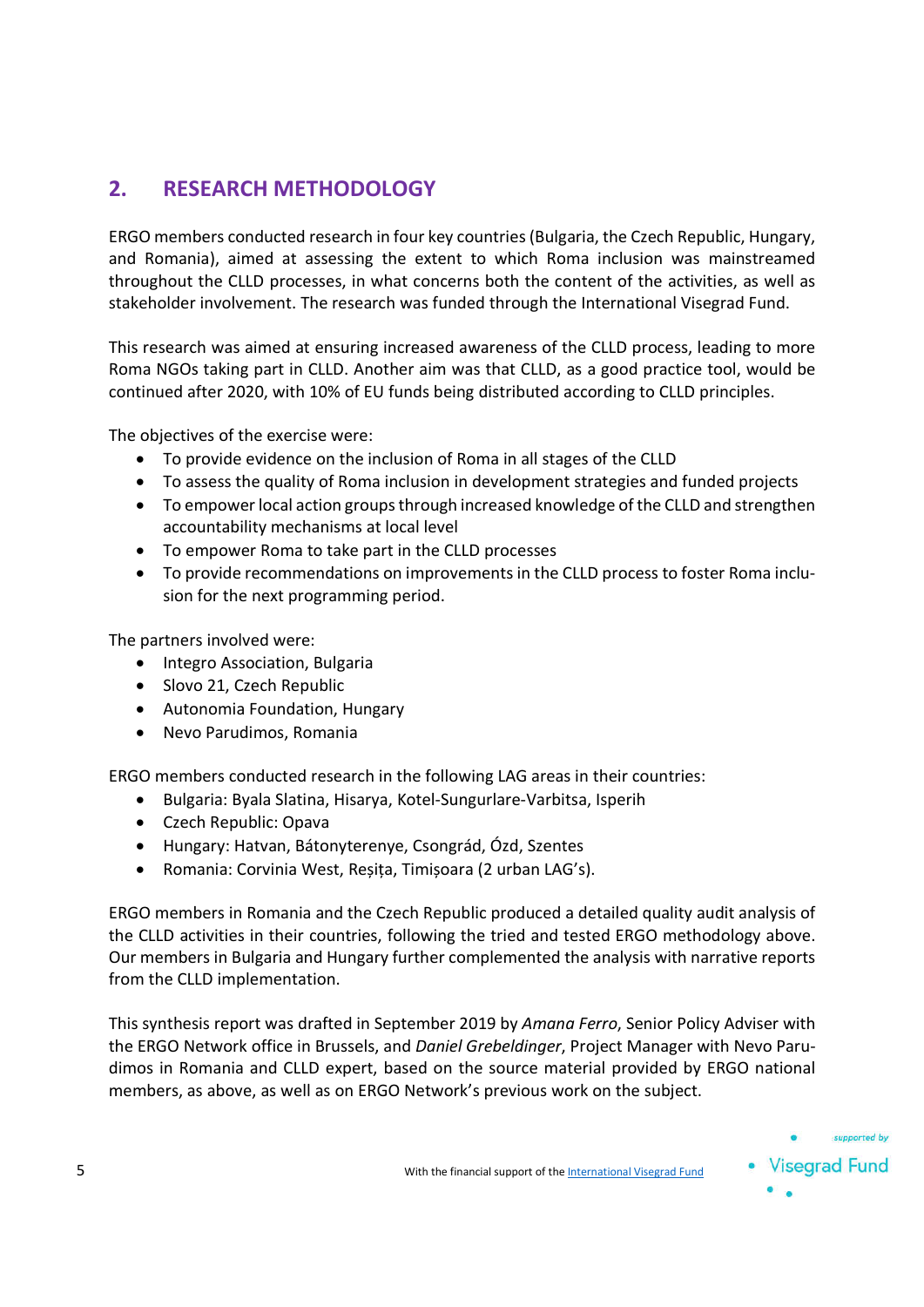## **3. MAIN FINDINGS**

#### **a) General considerations**

ERGO members consider the CLLD approach, implemented under the Rural Development Program, as one of the most important existing instruments relevant to the social inclusion of vulnerable communities at local level during the current programming period. As much as implementation difficulties are observed, this remains the only approach that gives the chance for a true bottom-up development in small areas. The research into its functioning covers two main dimensions: the degree and quality of involvement of Roma communities, and the civil society organisations representing them, in CLLD structures and processes; and the extent to which proposed CLLD initiatives support Roma rights and inclusion. These two dimensions are explored in detail in the sections below, while we provide here a general overview of concerns.

For **Bulgaria**, although implementation had to start still in 2016, there are serious delays in the launch of the measures. However, studies show that despite the difficulties, all funded LAG implement their strategies. One important deterrent are administrative and technical obstacles, due to insufficient administrative and human resources in both LAGs and the Managing Authorities, as well as frequent changes in rules and regulations, which lead to delays in approvals and financing. At present, there is a separate Managing Authorities for each Operational Programs providing funding for Local Development Strategies, which places an undue burden on the LAGs to meet the different requirements and deadlines. Working with the EUMIS 2020 electronic platform system is an additional obstacle for most stakeholders.

Another important obstacle is that bottom-up planning is not always reflected in the measures, which tend to replicate existing national strategies, which means that real needs identified on the ground go unanswered. This goes against the very spirit of CLLD. Often, local authorities see the LAG solely as a source of funding for infrastructure projects, not as a potential for overall territorial development. Local authorities need to involve local stakeholders much more in the design and implementation of projects, to ensure that all needed skills, as well as all relevant voices, are on board. It is necessary to invest in capacity building activities in vulnerable communities, as well as remove the requirement for measures to be implemented only by NGOs registered in the territory of the LAG, because there are small communities where such civil society organisations do not exist.

On a brighter note, several changes in the current programming period have led to a broader and more effective implementation of the CLLD approach. For example, it is now possible to create Local Development Strategies in the territories of two and three municipalities. Also, LAGs were able to use resources from other Operational Programs, combining funding from the Rural Development, the Maritime and Fisheries, the Environment, the Innovation and Competitiveness, the Science and Education for Intelligent Growth, and the Human Resources

supported by

**Visegrad Fund** 

۰.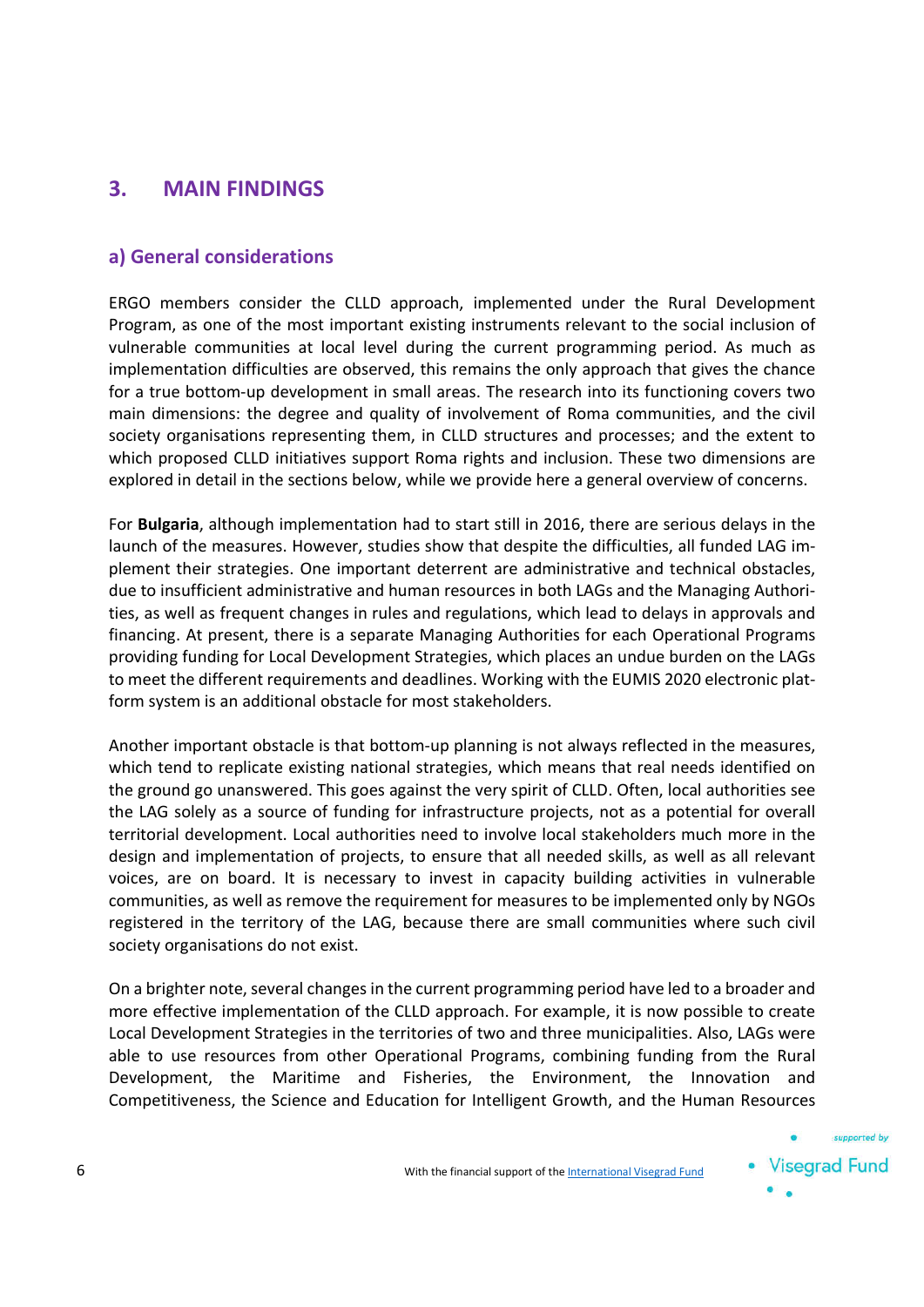Development Programs. Finally, in order to ensure the social inclusion and involvement of vulnerable communities, additional points have been awarded in evaluating strategies for social inclusion measures, which made it possible to target the Roma as a vulnerable group.

In the **Czech Republic**, no cooperation between the LAG in the researched area (Opava) and Roma communities or NGOs has taken place. The LAG has expressed openness to start a dialogue, and a first cooperation meeting already took place. However, the necessary tools are still lacking for the LAG to adequately reach out to Roma communities and their representative. To remedy the situation, ERGO Network member Slovo 21 applied for membership in the Opava LAG, and the bases have been put in place for future cooperation and consultation on new projects developed under CLLD. However, these will only begin in October 2019.

For **Hungary**, based on the five localities surveyed, it was concluded that the calls for tenders were published with a significant delay for the most part, thus strategies had to be modified in multiple cases (mainly because of the lower amount of financial aid, secondly because of new needs that arose after the initial planning stage). Reaching out to local organizations (especially NGOs), involving them in the planning process and local tender opportunities was not successful at all, or only to a very limited extent. The main reasons are that these organizations are unable to meet the criteria specified by the tenders and lack the resources for realizing these projects. There are very few Roma representatives in the local task forces, who all belong to the local Roma government, therefore citizens and NGOs are not present and did not take part in planning of the CLLD strategy and the local tenders. (Pro-)Roma organisations do not appear in the CLLD as local applicants or project managers, with the rare exceptions, again, of those who belong to the local Roma government, which does not operate as an NGO. There is an obvious lack of Roma organizations and communities in Hatvan, and, based on less information, this is likely to be true in Bátonyterenye, Ózd and Szentes as well. Csongrád seems to be the exception, where the local Roma government is not only a member of the local taskforce, but it is among its first winners as well, carrying out a series of cultural event.

For **Romania**, the CLLD processes are not known enough, which leads to an underuse of their potential for Roma inclusion. There is a high level of mistrust and scepticism in Roma communities that the quality of life of people will improve as a result of these initiatives. Issues related to transparency and lack of information about the state of the project and the LAG's management activity persist, which is why there are strong calls for clear and complete information to be made available in a pro-active, timely, and accessible fashion. Such an approach would foster trust between local authorities and Roma communities and their representatives, leading to both more relevant initiatives for Roma inclusion, as well as more ownership and involvement on behalf of Roma in CLLD processes and structures.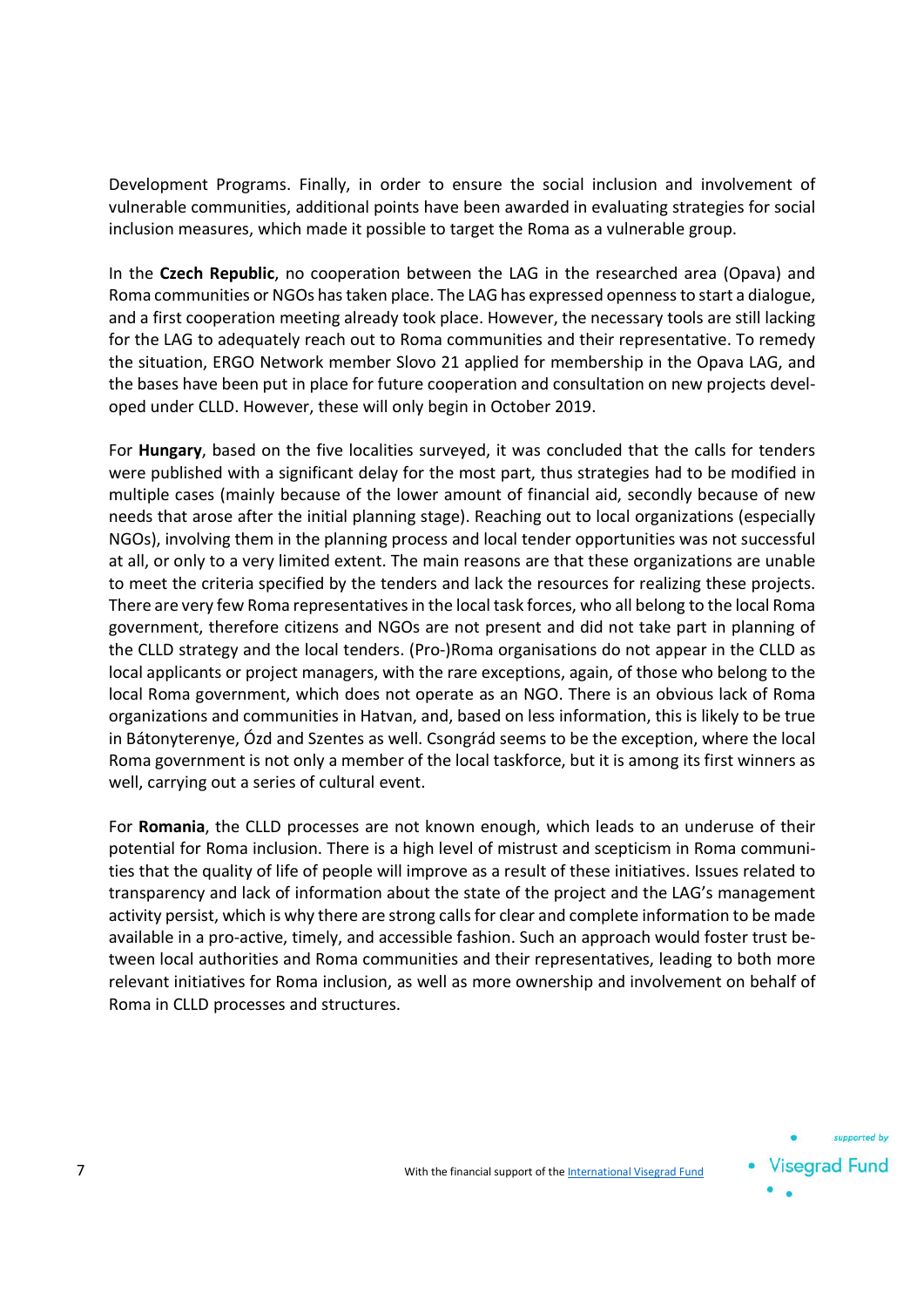### **b) Involvement of Roma communities and their civil society organisationsin CLLD structures and processes**

In **Bulgaria**, changes introduced this programming period made it a prerequisite for Roma as a vulnerable group to be engaged at all stages of the CLLD process. However, it is not always easy for Roma communities to make their voices heard. In Byala Slatina, there is a lack of an active citizen sector in the municipality, while NGOs outside the LAG's territory are not allowed to participate in the implementation of the strategies. Roma have participated in the development of the local strategy, however not very actively, given the lack of knowledge regarding the strategy, the lack of confidence, and, to some extent, the lack of openness of the LAG itself. In Hisarya, the LAG has not taken any specific action to include the Roma in the planning. However, the views of NGOs and schools on existing problems and ways of solving them have been considered. In Kotel-Sungurlare-Varbitsa, LAG representatives maintained active contacts with local activists, and Roma have been involved in the planning of the strategy and are expected to participate in the implementation. The problem is, once again, that there are no Roma NGOs working in the LAGs territory, which means that they will be dependent on the implementation of measures by other NGOs. However, their participation in general measures is a good indicator of Roma inclusion. Finally, in Isperih there are no difficulties with regard to Roma participation in the planning and participation of Roma in the implementation of the LAG strategy, which is planned with the active involvement of the local Roma community centre, which will also be the implementer of one of the integration projects.

In the **Czech Republic**, there has been no cooperation so in the design, implementation, or monitoring of activities through the CLLD framework in Opava. Roma communities are not represented in the structure of the LAG, and subsequently, Roma organisations did not participate in LAG meetings, where not consulted on the preparation of Specific guidelines. The NGOs present in the LAG are only able to a limited extent to represent the interests of Roma communities. Equally, Roma organisations did not apply for projects to the LAG, and no support was offered to these NGOs to do so, while the LAG members also did not actively consult Roma organisations who are not in the LAG during the implementation. Similarly, Roma communities present on the territory of the LAG were not informed, nor consulted as part of the consultation stage, and were not approached by the LAG team to plan and develop projects to be applied, nor were they represented in the evaluation committees of the projects. It is also concluded that the Roma in the LAG area are not well organised to voice their needs and concerns.

In **Hungary**, in Hatvan, the local Roma government or other Roma organizations are not part of the taskforce, though there are good relationship between the Roma government and local authorities. (Pro-)Roma organisations did not participate in the planning stage, though the local taskforce leader claims to have contacted them, and did not submit tenders, as the implementation considerably exceeds the capacities. There is an initiative to group NGO in consortia that can submit joint tenders. In Bátonyterenye, the local taskforce includes only the town's Roma government. The region's largest Roma NGO Nógrád Megyei Cigány Kisebbségi Képviselők és

supported by

**Visegrad Fund** 

۰.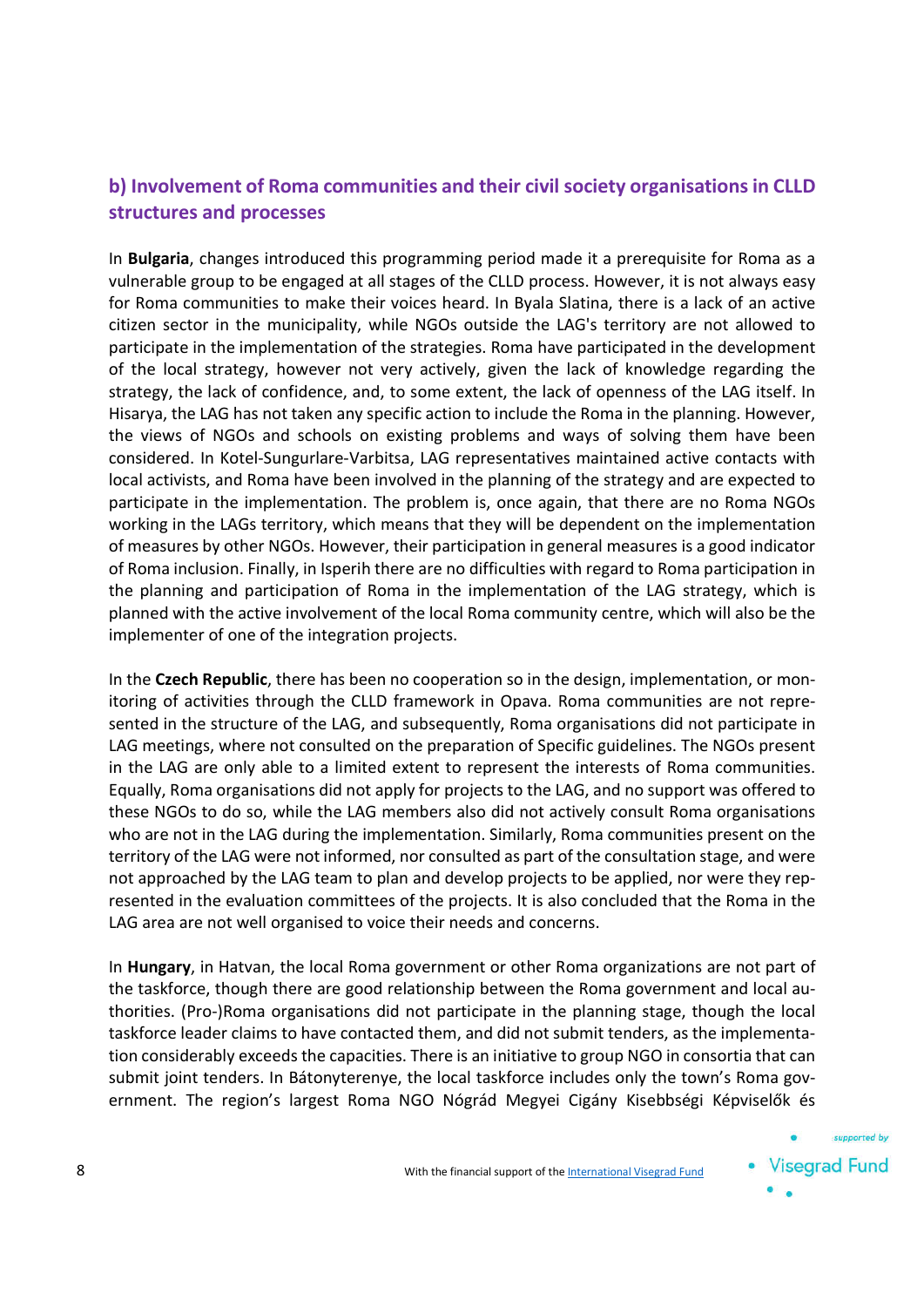Szószólók Szövetsége) states that they are excluded from such developmental opportunities. There is no information on any Roma organization or community being a part of the planning process, and no information is available concerning the tenders. In Csongrád, similarly, the local Roma government is part of the taskforce, and there was a pro-active, comprehensive effort to involve stakeholders, including disadvantaged target groups and those living in peripheral, remote areas. The local Roma government organised for a where people living in places of segregation could participate and make suggestions. In Ózd, there are no Roma NGOs among the taskforce members, not even the local Roma government, and the partner NGOs are not Roma-focused either. There is no sign of the targeted involvement of Roma communities in the CLLD planning documents, using any kind of CLLD methodology. Finally, in Szentes, the local Roma government is a 'consortium member', covering hard-to-reach communities. The CLLD documents, however, contain no information on whether the Roma community was targeted and reached or not during the planning, brainstorming and service processes. There is no information about tender winners yet.

In **Romania**, community representation and participation in CLLD planning and implementation processes were deemed good and very good for the three localities surveyed. It is considered that Roma communities in these areas are efficient and can properly and actively represent the interests of Roma people. However, it is often the case that local authorities are reluctant to publicly speak about, and tackle, Roma problems and needs. Subsequently, there is little ownership and control of the Roma over the Local Development Strategy, at least in Corvinia West and Reșița). In Timișoara, there is more willingness and openness on the part of local authorities and there is a dialogue, but involvement of Roma stakeholders could be improved. Equally, and more transparency is needed on behalf of local authorities. The local communities are sceptical about public authorities' initiatives, but they trust their leaders to effectively represent them in the LAG.

#### **c) CLLD initiatives supporting Roma inclusion**

In **Bulgaria**, in Byala Slatina, the LAGs face a problem related to the simultaneous implementation of a national program and a measure embedded in the CLLD strategy in the same territory. For this reason, activities from the Human Resources Development Operational Program were not included in the Local Development Strategy, to avoid duplication of target groups, particularly as, in small municipalities, the target group is not large to begin with. This aspect, coupled with a lack of NGOs that can demonstrate financial capacity, and of community centres practically excludes the possibility of implementing measures for social inclusion and targeting of the Roma. The Roma can participate in the other measures, but in practice this does not happen because they do not meet the formal criteria or do not have enough information about the existing opportunities. In Hisarya, Roma are only passive users of services, participating in activities funded by OP SEIG or OP HRD. In Kotel-Sungurlare-Varbitsa, Roma participate in measures developed by other NGOs, which is however a good indicator for Roma inclusion.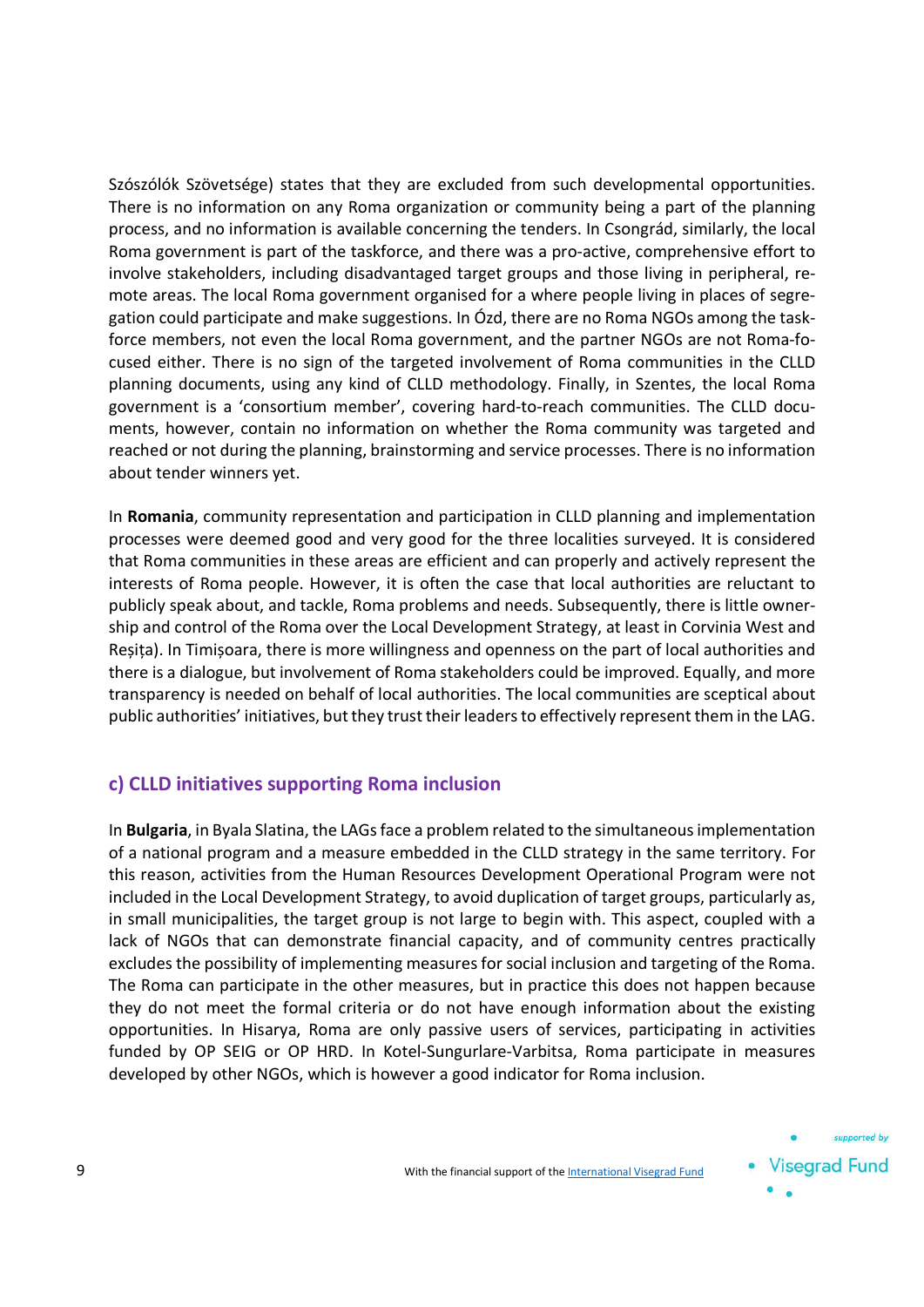Finally, in Isperih, there are difficulties with the participation of Roma in mainstream measures to encourage local farmers and businesses, due to insufficient capacity.

In the **Czech Republic**, in Opava, social inclusion was not included in the objectives of the new project ideas. Roma were not explicitly mentioned as a target group or beneficiary of these new projects, and the initiatives did not respond to real needs of the Roma communities. Subsequently, the impact of these measures for Roma inclusion is expected to be insignificant. The projects equally do not consider the diversity of and within Roma communities. Since local authorities did not invite Roma NGOs to be partner or coordinator for the new projects, and Roma communities have not been names as beneficiaries of the measures, there is little ownership of Roma communities of the proposed Local Development Strategies.

In **Hungary**, in Hatvan, the strategy defines four specific goals and four areas of intervention, none of which are directly related to disadvantaged social groups, and the 51 projects collected in the planning stage do not include Roma communities or underprivileged social groups. In Bátonyterenye, the strategy mentions disadvantaged social groups, including the local Roma communities, only in vague terms, related to education, employment and the workfare program. Two out of the five goals might affect disadvantaged social groups as well as the local Roma community: "Increasing the social sensitivity of the local community and strengthening the connection between different generations and social groups through awareness-raising initiatives, education, events and network cooperation" and "Developments in order to retain young people and workforce, including programs that promote employment". In Csongrád, the Local Programme for Equal Opportunities (HEP) includes goals such as equal treatment, providing equal opportunities, equal access to public services, non-discrimination, non-segregationist system, addressing issues that affect disadvantaged groups concerning social safety, healthcare, education and housing, and identified Roma among the five key target beneficiary group. The CLLD strategy is in sync with the measures above and contributes to their realization horizontally. In Ózd, the town development strategy has a separate chapter entitled "Anti-segregation program" that aims to mitigate and, in the long run, stop the segregation process. These goals are also mentioned in the CLLD strategy. However; community planning or the economical and structural development of Roma organizations through the CLLD program (empowerment) did not take place. Finally, in Szentes, the local taskforce involved the local Roma government in its membership, but the needs of the Roma community were not reflected in the development plans.

In **Romania**, the inclusion of Roma in objectives for all three localities surveyed has been deemed optimal. The only problem is that those objectives were not decided 100% using a CLLD approach. Some of them were just put there by the local authorities to fulfil the criteria of the guidelines. This was possible, first, because of the lack of experience in participative consultation processes of the local authorities, and second because of the low organisational and representativity capacity of the Roma community.

supported by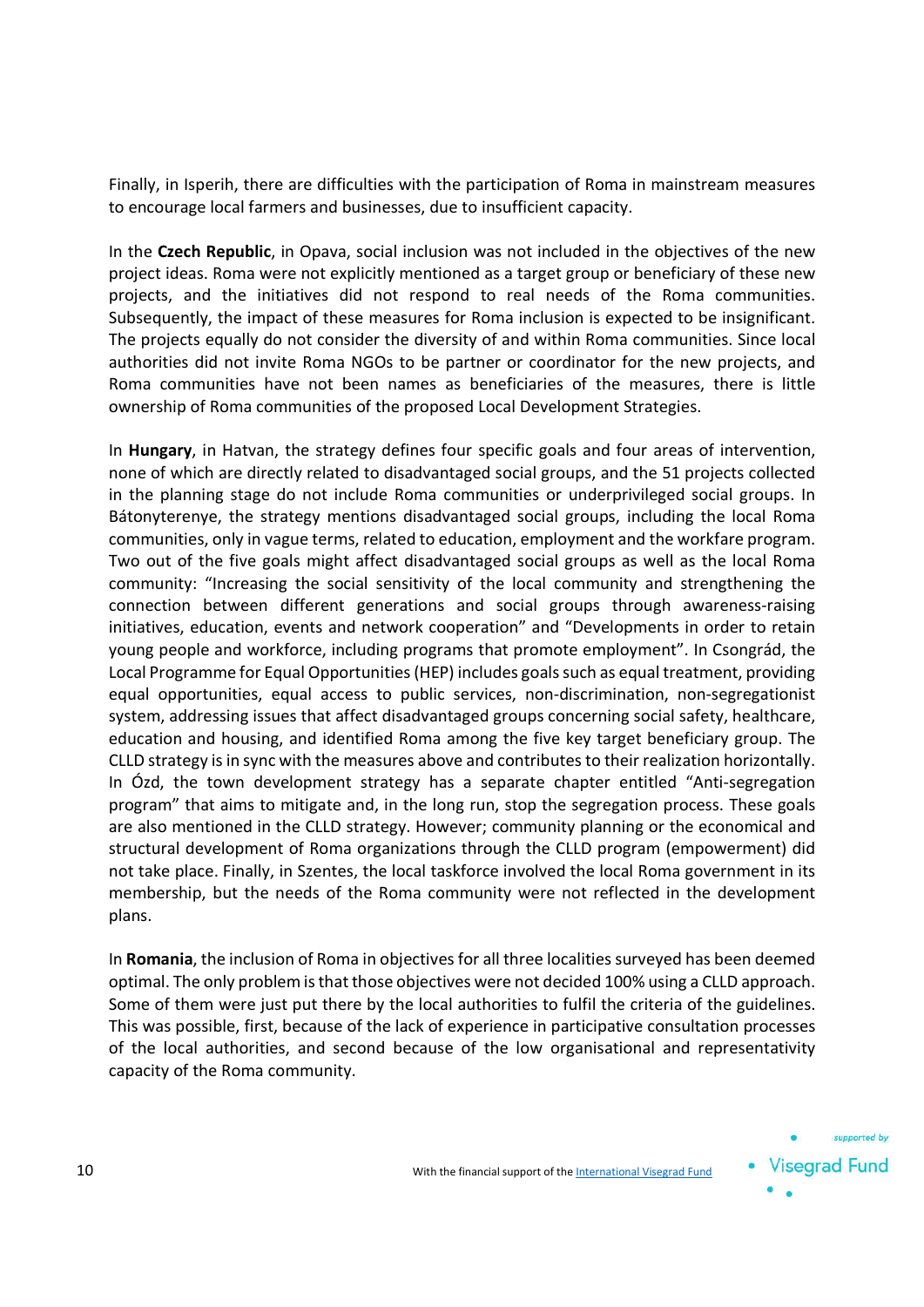# **4. CONCLUSIONS AND RECOMMENDATIONS**

#### **1. For the Management Authorities:**

- Improve the management of CLLD measures in order to respect timeframes, reduce lengthy waiting periods, and create the preconditions for the development and implementation of very good strategies that promote inclusion of Roma in rural and urban areas
- Simplify the bureaucracy of managing EU funds, particularly in the case of multi-fund or hybrid projects, in order to increase the access of hard to reach groups, especially Roma communities and their civil society organisations, to these funds
- Develop effective consultation, monitoring, and evaluation processes, in order to ensure that the voices of the Roma are taken on board, and that measures targeting them are adequately implemented.
- Support and invest in building the capacity of Roma stakeholders (Roma communities and their civil society organisations) to take meaningful part in these processes, as equal partners.

#### **2. For LAGs:**

- Provide more, better, and more timely information about available funding opportunities, as well as fostering a better understanding of CLLD principles among local stakeholders.
- Make sure that areas and municipalities with a significant proportion of Roma inhabitants are included in the LAGs.
- Pro-actively seek the involvement of both Roma communities and their civil society organisations and include Roma representatives in the LAG management teams.
- Based on real needs assessment carried out in Roma communities and with their full input, propose measures and projects that better support the social and professional inclusion of the Roma.
- Support and promote capacity-building and peer learning and put in place mechanisms to increase the capacity of small NGOs to access funds, as well as for Roma and non-Roma civil society to get involved in a meaningful way in CLLD processes.
- Increase the transparency and independency of the LAG's activities, funding and implementation process of the strategy, towards all stakeholders as well as beneficiaries.

#### **3. For Local NGOs and Roma communities:**

- Be more proactive towards LAG teams, ask for meetings and involvement and request information, even when it is not made easily available.
- Apply to become a member of the management bodies of the LAG in your area.
- In close cooperation with Roma communities in the LAG area, put forward their needs and concerns and contribute to the elaboration of solutions and measures.